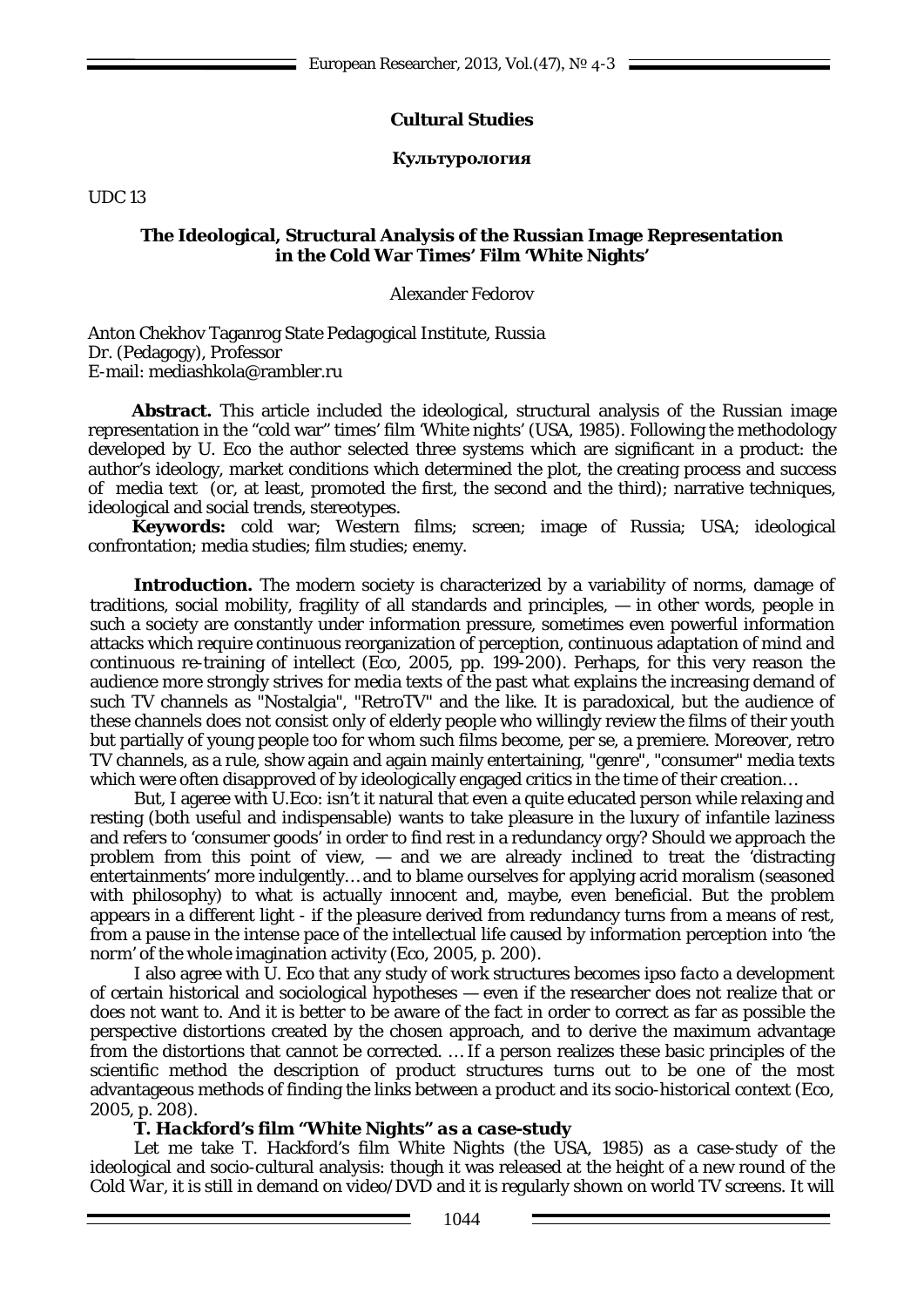enable us to trace not only the socio-historical context of the time when the media text was created but also to define its structure, plot, representativeness, ethics; also the peculiarities of genre modification, iconography, characters.

Following the methodology developed by U. Eco we shall select three *systems* which are significant in a product: the author's ideology, market conditions which determined the plot, the writing process and success of a book (or, at least, promoted the first, the second and the third); narrative techniques (Eco, 2005, p. 209). This approach, in my opinion, fully comports with the method of media text analysis suggested by C. Bazalgette (Bazalgette, 1995) which is based on such key concepts of media education as *media agencies, media/media text categories, media technologies, media languages, media representations, media audiences;* since all these concepts are closely related to ideological, market and structural-content aspects of media production analysis.

*The authors' ideology in the socio-cultural* **context** *(dominant concepts: media agencies, media representations, media audiences).*

Here we should mention that under 'authors' we mean the main film creators – script writers J. Goldman, E. Hughes, film director Taylor Hackford and cameraman D. Watkin. They conceived and created the film in the epoch of active political confrontation between the USA and the USSR (see Table of key political events in the Appendix) which got aggravated with the beginning of the Afghani war, actions of the Polish 'Solidarity' movement crushed by the imposition of martial law, with the new arms race escalation (the so-called *Star Wars*) and President R. Reagan's accession to power. To crown it all, on September 1, 1983 a Soviet fighter shot down a passenger aircraft of the South Korean airline which had crossed the USSR border. Thereby, the film *White Nights*  released in 1985 became a telling illustration in the ideological meaning of the legendary thesis of R.Reagan about the USSR as '*the Evil Empire'.* 

Actually, the USSR is shown in the film as a grim, gloomy country where even majestic St. Petersburg looks like a hostile trap city. The miserable main characters are tortured by furious KGB agents - tireless fighters against Freedom and Democracy…

#### *The market conditions which facilitated the plot, creation and success of the media text (dominant concepts: media agencies, media/media text categories, media technologies, media audiences)*

The western media market of the 1980s quite often turned to the Russian topic – approximately 80 films about Russia/USSR and with Russian/Soviet characters were shot (half of them were made in the USA) from 1980 to 1985. Not all of them were a success with spectators; therefore it might be supposed that the studios were guided not only by commercial interest but also by political motives. Anyway, *White Nights* became a box-office hit due to the ideological tension, a skillful genre synthesis of a melodrama, a musical and a thriller, and also thanks to the involvement of well-known emigrant dancer Mikhail Baryshnikov starring in the film.

At first *Colambia* allowed the film to be shown in a limited number of cinemas of the USA and Canada where *White Nights* collected almost half a million dollars during the first weekend. During its *Big Weekend* on December 6-8, 1985 the film was shown simultaneously in 891 cinemas and its box-office receipts were 4,5 million dollars (it was the 3<sup>rd</sup> place on the weekend box-office receipts top list of Northern America). In total, *White Nights* collected 42 million dollars during the first year of its exhibition in the USA and Canada (it was the 17th place in American charts of 1985) leaving behind such famous action films as *Commando* (\$35 million), *Silverado* (\$32 million), and *Young Sherlock Holmes* (\$20 million) which were also showing in cinemas at that period (http://www2.boxofficemojo.com).

Thus, the authors of the film achieved their main goal – tangible success with viewers caused not only by a felicitous synthesis of genres, excellent music and choreography, all-star cast (M. Baryshnikov, H. Mirren, I. Rosselini, G. Hines), but also by skillful usage of the ideological anti-Soviet conjuncture.

#### *The structure and narrative techniques in the media text (dominant concepts: media/media text categories, media technologies, media languages, media representations)*

In our opinion, the film *White Nights* is founded on simple dichotomies: 1) the hostile and aggressive Soviet world and the democratic world of the West; 2) positive characters (emigrant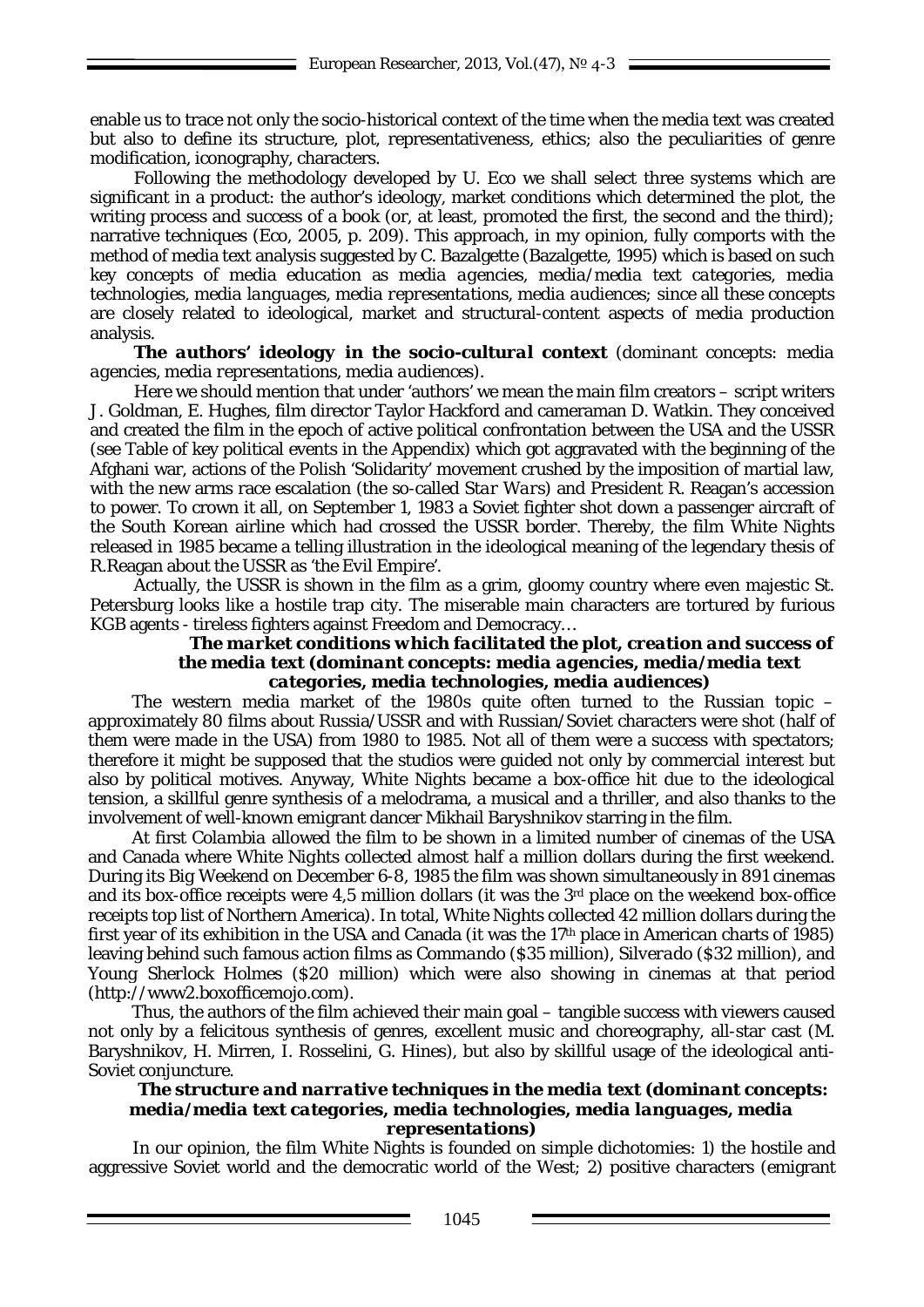dancer Rodchenko) and villains (KGB agents); 3) yearning for freedom and inderpendence (Rodchenko) and conformism (ballerina Ivanova); 4) plot and effect.

In outline, the structure, plot, representativeness, ethics, the peculiarities of genre modification, iconography, and characters can be represented in the following way:

*Historical period, scene: the USSR of the mid-1980s.*

*Setting, household objects: an air liner compartment, urban streets, living rooms, theatre, rehearsal halls. Ascetic living conditions in the USSR.*

*Representation of reality: pointedly favorable in relation to positive characters, especially towards famous ballet dancer Rodchenko; unambiguous grotesque in relation to the characters connected with KGB.*

*Characters, their values, clothing, constitution, lexicon, mime, and gestures: former soloist of the Soviet ballet, and nowadays American citizen Rodchenko and his former sweetheart – Ivanova, the first Soviet ballet dancer. They are of a different ideological, social and material status. The characters are dressed in training or ballet costumes. Both the characters are well-built. Their speech is plain. The mime and gestures are emotional and artistic. The KGB colonel – a brutal, harsh, cruel character 'standing guard over the USSR national security' acts as a foil to them.*

*Significant change in the characters' life: 1985. Emigrant Rodchenko quite unexpectedly appears on the Soviet territory and gets caught in KGB meshes as a result of the forced landing of a plane. The Soviet special services send Ivanova to Rodchenko: her task is to coax him into remaining in the USSR.*

*Incipient problem: the difference in their ideological views prevents the former lovers from finding a common language.*

*Search for solutions to the problem: unruly memories and feelings make Ivanova take a decision to help Rodchenko to run to the West through the Soviet-Finnish border.*

*Problem solution: Rodchenko manages to return to the West from the USSR.*

**A. Silverblatt, an influential American scholar and media teacher (Silverblatt, 2001, pp. 80-81) developed a set of questions for media text critical analysis in a historical, cultural and structural context. Let us apply them to the analysis of** *White Nights:*

# *A. Historical context.*

*1. What does a media text tell about the time of its creation?*

*a) When did the premier of this media text take place?*

The premier of the film occurred in November-December of 1985 in the USA.

*b) How did the events of that time affect the media text?*

The aggravation of the confrontation between the USA and the USSR of 1979-1984 connected with the war in Afghanistan, political events in Poland, had an obvious impact on the media text. The world resonance of condemnation of the USSR after a Soviet fighter had brought down the South Korean passenger plane on September 1st , 1983 apparently provided the impulse for the plot development.

*c) How does the media text comment on the events of the day?*

The authors' treatment of events is in many respects under the influence of the *Cold War*  stereotypes – it concerns the relations and personalities of the characters, images, etc. Russia/SSSR appears on the screen as a gloomy totalitarian country reigned by malicious KGB agents who torcher ordinary people…

*2. Does the knowledge of the historic events contribute to the media text understanding?*

*a) media texts created during a certain historic event:*

*- What events occurred when the media text was being created?*

The film was being made in 1984 when a new round of the *Cold War* between the USSR and the USA was at its height – there was a protracted war in Afghanistan. R. Reagan was the USA serving president who *played hardball* with the USSR. In February, 1984 the leader of the USSR of that time – Y. Andropov died of a serious malady; he was a hard-line supporter in relation to the USA. Then K. Chernenko, a terminally ill person, came into power: he ordered to boycott the Olympic Games in Los Angeles and lodged a protest against the American military program 'Star Wars'. However, after K. Chernenko's death in March, 1985 liberal-minded M. Gorbachev became the leader of the USSR. He restarted arms negotiations on March 12 of the same year in Geneva.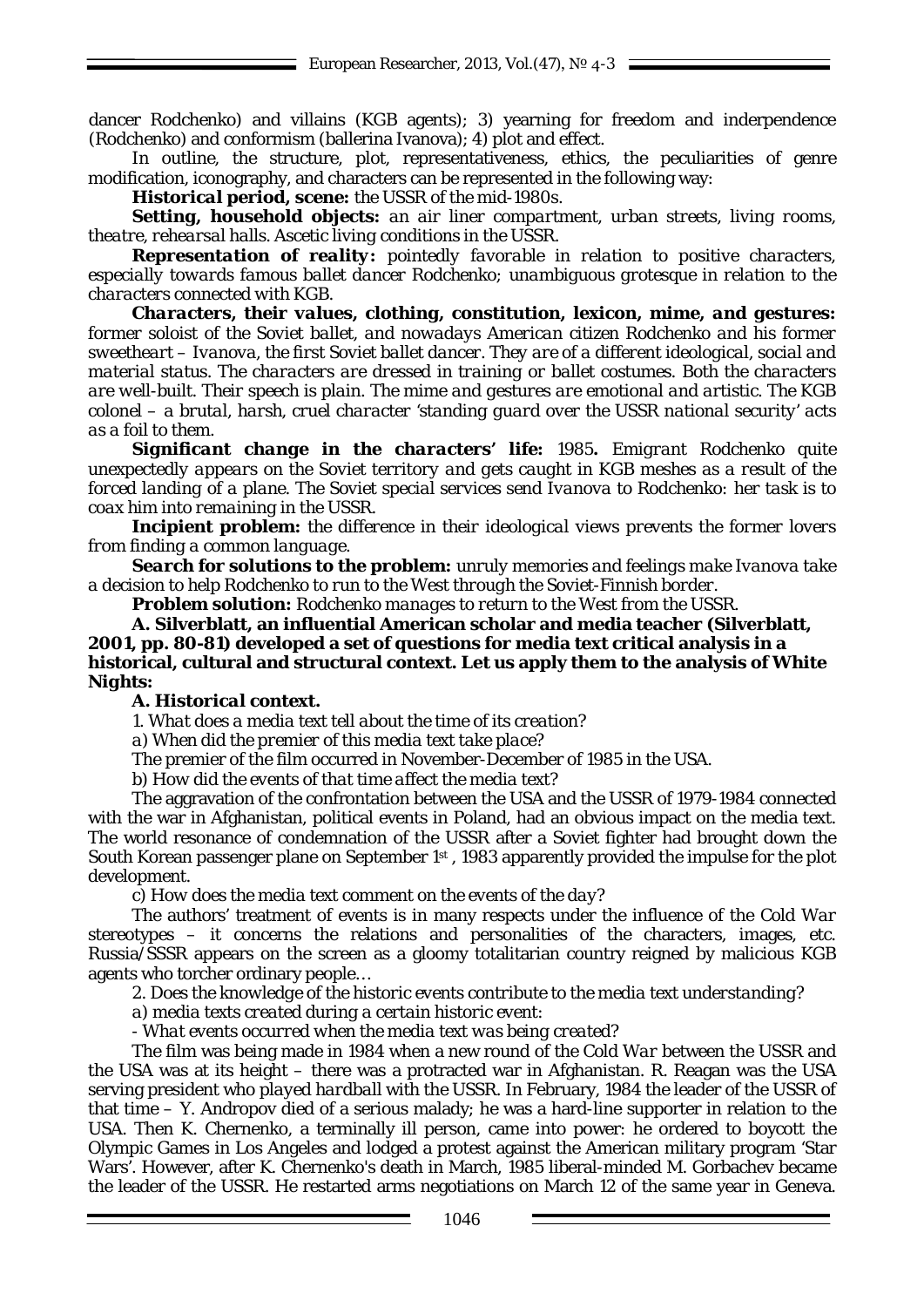But by that time the shooting of the film *White Nights* was already over, and the beginning of the *warming* in the *Cold War* could not affect the general conception of the film.

- *How does the understanding of these events contribute to our understanding of the media text?*

Naturally, the understanding of the historico-political context helps to better understand both the peculiarities of the film's plot and its ideology. It may be very difficult for a person who is unaware of the historico-political context of the early 1980s to understand why the image of Russia/USSR is created in this particular way.

- *What are genuine historical allusions?*

Among real historical allusions one can mention the following: the dramatic events of September 1, 1983; KGB functions as a ramified apparatus for suppression of dissent in the USSR; real facts of the so-called dissidents' flight from the USSR (including M. Baryshnikov starring in *White Nights*); V. Vysotsky's status as a symbol of creative non-conformism...

- *Are there any historical references in the media text?*

The film is not based on real facts, the historical references are circumstantial, and the treatment of events contains a certain degree of grotesque, though all the above-mentioned political trends are revealed in the film.

- *How does the understanding of these historical references affect our understanding of the media text?*

Undoubtedly, the understanding of historical references ensures better perception of *White Nights* as a certain symbol of the ideological confrontation between the USA and the USSR.

*B. Cultural Context*

*1. Media and popular culture: how does the media text reflect, strengthen, suggest or create cultural: a) relations, b) values, c) conduct, d) concern; e) myths.*

Logically reflecting a negative stereotyped attitude of the West to Russia T. Hackford's film creates an image of a hostile, aggressive, militarized and economically backward totalitarian Russia – with a frigid climate, poor population deprived of civil rights and ruled by malicious, cruel, perfidious communists/special services. There is no place for democracy and human rights, freedom of expression and creativity here…

*2. Outlook: what world is shown in the media text?*

*a) What is the culture of this world?*

Generally speaking, the image of Russia/USSR in *White Nights* represents the 'Evil Empire'. This empire does not negate Culture but aims to bring it under control of the totalitarian Ideology.

- *People?*

People in this world are divided into three basic groups: 'evil forces' (administration, KGB agents, military men and so forth), 'suffering conformists' (the majority of ordinary people including those who belong to the world of culture, arts) and 'non-conformists' (outstanding ballet dancer Rodchenko played by M. Baryshnikov) – they are in minority, they are few and far between…

#### - *Ideology?*

The communist totalitarian ideology dominates in this world, and everyone is forced to obey it even if one does not approve of it…

*b) What do we know about the people who belong to this world?*

*- are the characters shown in a stereotyped manner?*

In general, the characters of *White Nights* are represented in a stereotyped manner without special undertones (especially it concerns villains), however the talents of outstanding dancers M. Baryshnikov and G. Hines enable them to 'tell' of the emotional-psychological experiences of the characters through choreographic etudes. Moreover, at the beginning of the film M. Baryshnikov gives a brilliant performance of a solo ballet part in which the authors' conception of the film is reflected in an allegorical form.

*- What does this representation tell us about the cultural stereotype of this group?*

The representation is based on the following cultural stereotype: the USSR is a totalitarian country flooded with KGB agents (whose leisure-time activity is drinking vodka) with gloomy, dark cities, official-looking interiors and people's clothes, communist ideology domination and with suffering ordinary people…

*c) What outlook does this world represent - optimistic or pessimistic?*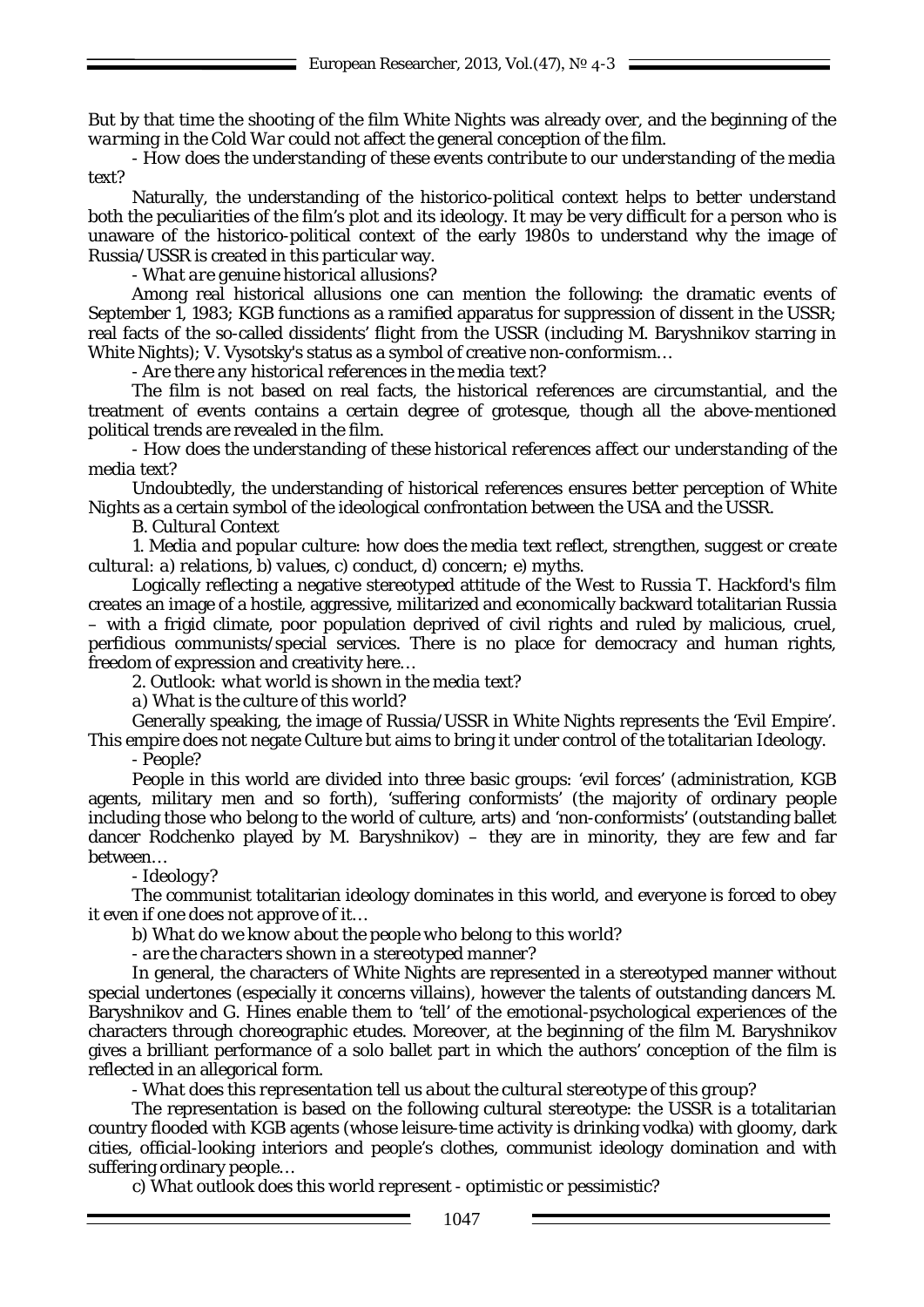The authors of *White Nights* create a pessimistic image of the USSR; their optimism reveals itself only in giving the main character a chance of escaping from KGB clutches alive and intact…

*- Are the characters of the media text happy?*

A las, there are no happy characters in *White Nights,* each of them suffers anyhow (even the furious brutal KGB colonel played by J. Skolimowski is unhappy in his way as he failed to prevent Rodchenko from running to the West).

*- do the characters of the media text have a chance of being happy?*

The authors of *White Nights* make it clear that one can be happy only OUTSIDE *the Evil Empire…*

*d) Are the characters able to direct their own fates?*

Here the American pragmatism shows up – the absolute confidence that a person can control his fate if he does want to. Conformists (Ivanova) remain prisoners of the *Evil Empire.* Nonconformists (outstanding ballet dancer Rodchenko) are capable of changing their fate even under the most unfavorable circumstances for the better…

*e) What is the hierarchy of values in this outlook?*

*- what values can be found in the media text?*

According to the authors' conception the principal values in the world are freedom and democracy.

*- what values do the characters embody?*

Prominent ballet dancer Rodchenko is a symbol of Russian non-conformist yearning for freedom and democracy. The most vivid episode indicating it is M. Baryshnikov's choreographic etude to V. Vysotsky's song 'Fastidious Horses'. But the KGB colonel (J. Skolimowski) is not a less bright character of the totalitarian regime suppressing the human personality.

- *what values prevail in the end?*

The end of the film when M. Baryshnikov manages to run away from KGB agents through the Soviet-Finnish border can be considered as a triumph (local, of course) of the democratic values of the Western world, their attractiveness for positive representatives of the Russian nation.

- *what does it mean to be a success in this world? How does a person succeed in this world? What behavior is rewarded in the world?*

A ccording to the authors' conception only an 'ideologically staunch' personality who is an obedient and conscientious worker of the totalitarian regime can succeed in the USSR.

It should be noted that A. Silverblatt's methodology corresponds to basic approaches of the hermeneutic analysis of the audiovisual, space-and-time structure of media texts. It needs to be reminded that the *hermeneutic analysis of cultural context* is a process research of media text interpretation, cultural, historical factors which influence the viewpoint of the agency/author of a media text. The hermeneutic analysis consists in comprehending a media text through correlation with the cultural tradition and reality; penetration into the logic of a media text; a media text analysis through comparison of artistic images in the historical and cultural contexts. Thus, the object of analysis is the media system and its operation in the society, relationship with man, media languages and their usage.

Let us remember the dynamics of the space-and-time audiovisual image of one of the culminating episodes of *White Nights.*

…The protagonist – emigrant dancer Nikolay Rodchenko as fate has willed meets his former partner and lover ballerina Ivanova. They are standing on the stage. The house is empty, the hall is scarcely alight. Nikolay is speaking about conformism, about intellectuals who have sufficient courage only for listening to Vysotsky's *seditious* songs. And as for him, he is suffocating in the dead air. He needs Freedom – freedom of spirit, creation, life… Then Nikolay begins to dance to a tape recording of Vladimir Vysotsky's song 'Fastidious Horses'. The camera zooms in on Ivanova's face, tears suddenly flushing her eyes.

Rodchenko's dance is built on twists, jerks, attempts to overcome difficulties, dangers, counteractions. Thus following the disquieting, impulsive Vysotsky's music and verses he is dancing as if on the brink of a precipice. The character puts all his anguish into the dance which he felt after his separation from the motherland, because of slander, lies, human envy and malice…

In this episode the authors skillfully use choreography which metaphorically reflects the psychological condition of the character, his mental turmoil, breakdown, yearning for freedom by all means. And V.Vysotsky's song is not a random choice. Vysotsky did not wish to become an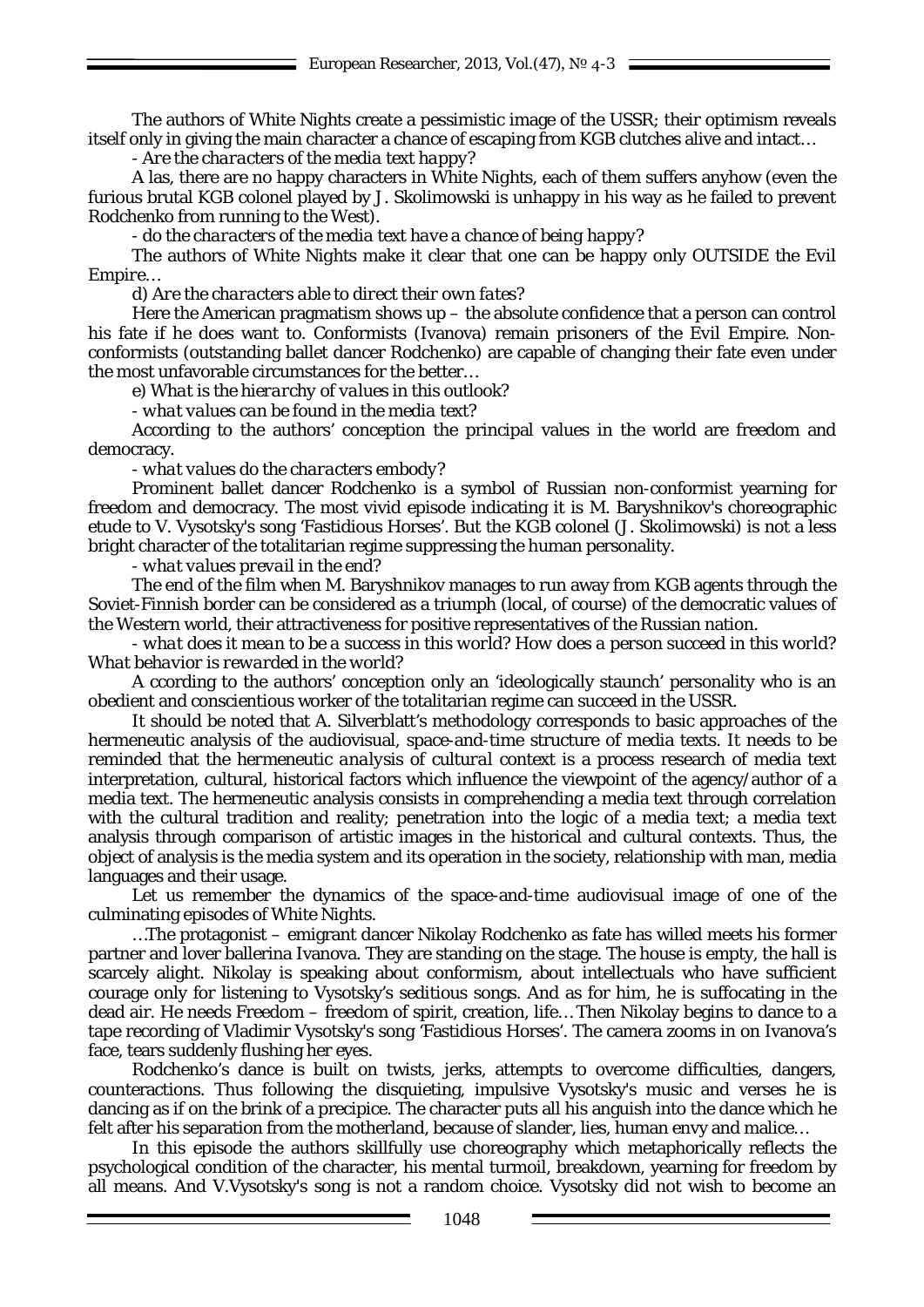emigrant (though he had many opportunities for it). However, the authorities failed to make him a time-server, an obedient seeker of official awards and honours … Vysotsky's fate and Rodchenko's destiny serve as a reproach to outstanding ballet dancer Ivanova. After all, she preferred a silent and obedient life, thus having betrayed true freedom…

But that is not the only reason why the heroine cries. The point is that she used to be in love with Rodchenko. And it was difficult for her to put up with the fact that he had chosen freedom in America and actually sacrificed his love for her. That is why the conflict between one's yearning for freedom, independence and an abyss of falsehood and conformism is tinged here with the drama of irretrievable losses, loss of love… Though Ivanova is not dancing in the episode, her movements as well as Rodchenko's ones have their own musical plastic rhythm. Rodchenko's motions are a desperate, hysterical vortex of incoercible energy whereas Ivanova's movements are a sad melody of a love romance…

Certainly, it is important not to *pick out* the so-called *expressive means* from the context of a whole product while analyzing an audiovisual media text but to attempt to reconstruct more or less a complete picture of your own feelings and impressions, show the interrelationship of psychological states of characters, conflicts, dialogues, etc. with the artistic, musical solutions, with composition tasks and the whole image structure of a media text.

In particular, it is necessary to pay attention to the fact that the authors of *White Nights*  create a tense, controversial atmosphere of the action by using purely visual, light-and-shade means: in the twilight of the empty hall a luminous flux highlights the dancer's figure and his whole dance is built on color contrasts (black, yellow, white) and light-darkness opposition…

There is so much energy, force, obstinacy in the frantic dance of Rodchenko that it gives one a feeling that he is able to escape from any pitfall of fate. It would seem that all the signs point to hopelessness and absence of any prospect: Rodchenko is in tenacious clutches of special services, his fair one preferred to surrender... From the window one can see ominous silhouettes of guards... The hero's hands are in close-up, clenching into fists… His whole figure is strained for a violent leap… And here the camera gives a feeling of his flight… Rodchenko seems to be hovering over the stage in a gorgeous leap…

Approximately in this manner one can practice an analytical *reconstruction* of the media representation of the seen and heard flow of sound and visual images including the light and color solution, mise-en-scène, actors' plastic movements and mime, usage of certain details. Thus, one should describe not only the psychological and emotional but also the audiovisual, space-and-time content of an artistic image in the given episode, its culmination, when the authors endeavor to express their feelings and thoughts concerning the purpose of human life, the price of independence, origins of creation, freedom which come to man through his overcoming of both outward Evil and his own pusillanimity.

It is also interesting to see the development of the audiovisual, space-and-time image dynamics (including a metaphorical nature of the choreographic composition to Vysotsky's music). Besides, a specific plot of *White Nights* (the main characters are actors, dancers, and the action for the greater part takes place in the theatre) makes you consider the interrelation between a media text and music, choreography, theatre. For instance, lack of montage and system of frames, camera movements in a performance (though there are some common features such as dialogues, a character's costume, music, and choreography) would most likely lead to intensified actors' mime, to verbal complement of dialogues, to bright and contrasting effects of lighting which would enable the producer to impart his creative concept to the audience…

Conclusions. Thus there appear associative relations between the screen and the viewers' experience (life and aesthetic). The emotional empathy with characters and the authors of a media text initially develops on the basis of intuitive, subconscious perception of the audiovisual, spaceand-time artistic image dynamics of an episode. It is followed by the process of analysis and synthesis – reflection on the meaning of frames, angles, shots, etc.; their generalization and combination, contemplation of different interpretations, and expression of one's personal attitude…

As a result, contrary to the initially conceived concept of the Russian image, the image created in T. Hackford's film *White Nights* does not exactly fit in the stereotypic ideological framework of the *Evil Empire.* There are also talented, affectionate, suffering people in this country who strive for creative self-expression, who can resist conformism…